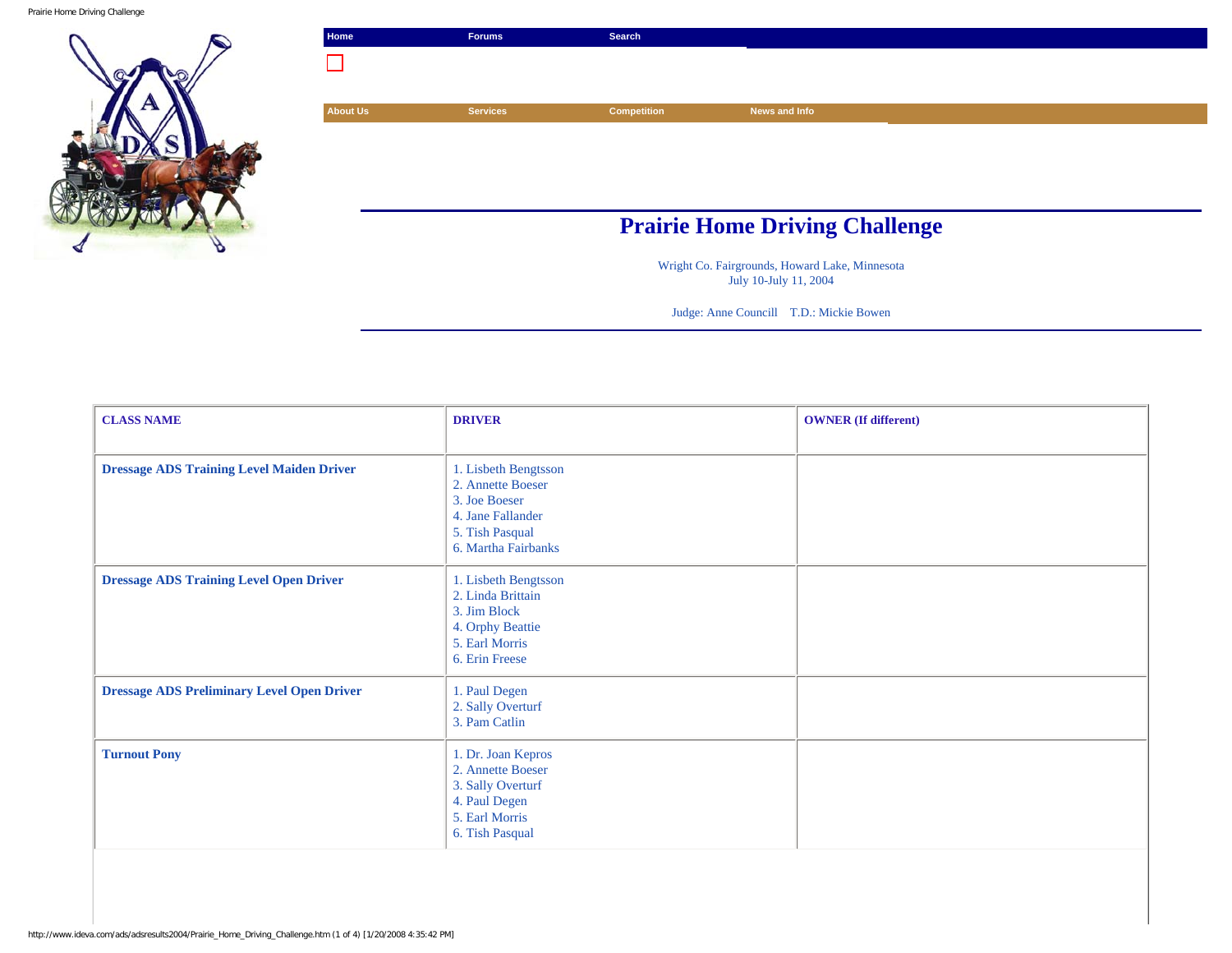| <b>Turnout Horse</b>           | 1. Mary Jo Stockman<br>2. Pam Catlin<br>3. Michael Ridge<br>4. Liz Petersen<br>5. Paul Robideau<br>6. Orphy Beattie |  |
|--------------------------------|---------------------------------------------------------------------------------------------------------------------|--|
| <b>Turnout Multiple</b>        | 1. Anne Leck<br>2. Julie Dahlberg<br>3. Jim Block                                                                   |  |
| <b>Working Pony Maiden</b>     | 1. Annette Boeser<br>2. Joe Boeser<br>3. Tish Pasqual<br>4. Beverly Aslakson<br>5. Jane Fallander                   |  |
| <b>Working Horse Maiden</b>    | 1. Lauren Damrow<br>2. Paul Robideau<br>3. Jay Carlson                                                              |  |
| <b>Working Multiple Maiden</b> | 1. Martha Fairbanks                                                                                                 |  |
| <b>Working Pony Open</b>       | 1. Dr. Joan Kepros<br>2. Earl Morris<br>3. Mary Winter<br>4. Paul Degen<br>5. Joe Beser<br>6. Sally Overturf        |  |
| <b>Working Horse Open</b>      | 1. Theresa DeVries<br>2. Pam Catlin<br>3. Liz Petersen<br>4. Paula Thompson<br>5. Orphy Beattie<br>6. Steve Waddell |  |
| <b>Working Multiple Open</b>   | 1. Anne Leck<br>2. Julie Dahlberg<br>3. Jim Block                                                                   |  |
| <b>Scurry Pony</b>             | 1. Joe Boeser<br>2. Paul Dengen<br>3. Sally Overturf<br>4. Earl Morris<br>5. Erin Freese<br>6. Dr. Joan Kepros      |  |
| <b>Scurry Horse</b>            | 1. Linda Brittain<br>2. Paul Robideau<br>3. Michael John Ridge                                                      |  |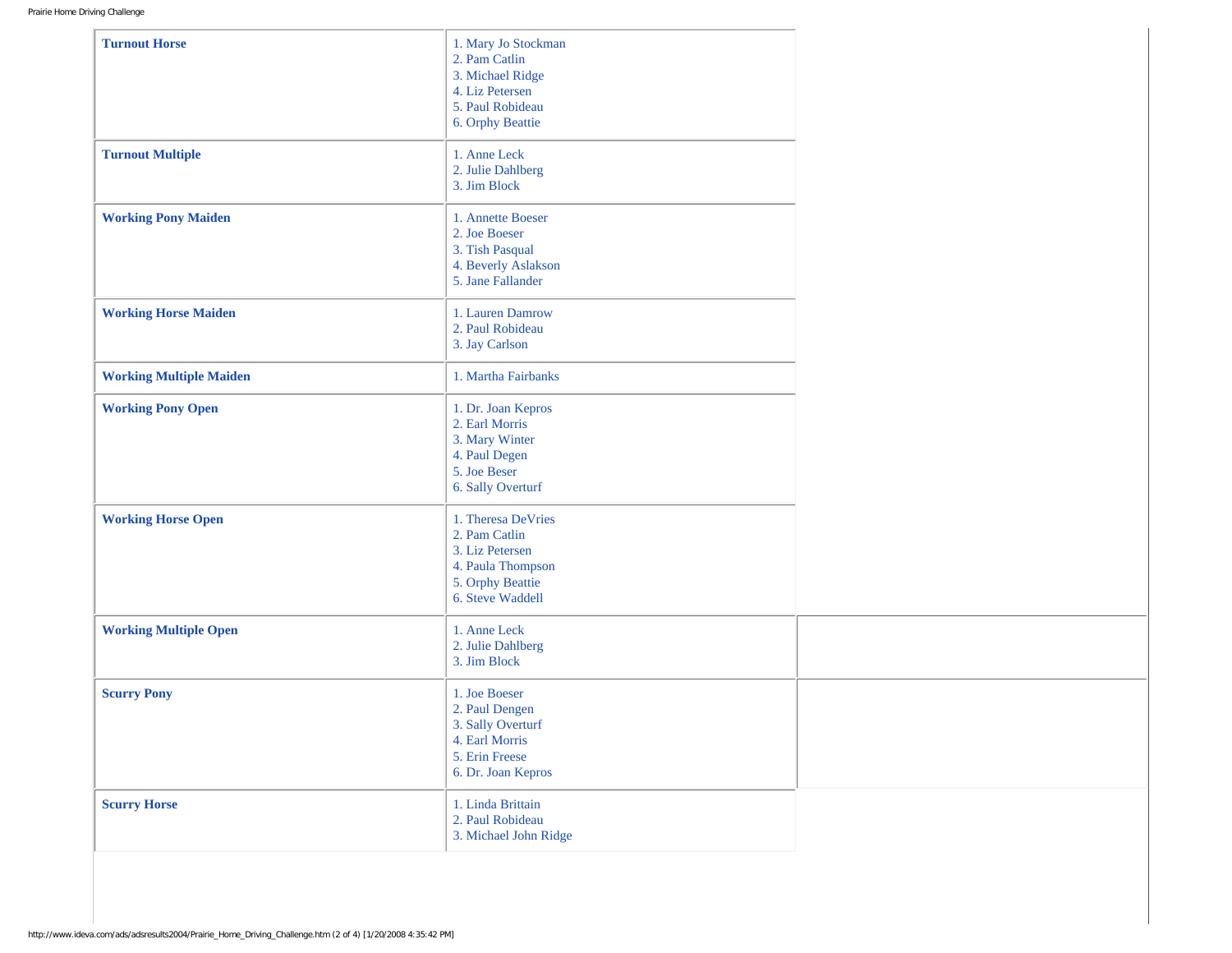| <b>Scurry Multiple</b>         | 1. Julie Dahlberg<br>2. Martha Fairbanks<br>3. Anne Leck<br>4. Jim Block                                                      |  |
|--------------------------------|-------------------------------------------------------------------------------------------------------------------------------|--|
| <b>Reinsmanship Pony Open</b>  | 1. Mary Winter<br>2. Beverly Aslakson<br>3. Dr. Joan Kepros<br>4. Sally Overturf<br>5. Paul Degan<br>6. Joe Boeser            |  |
| <b>Reinsmanship Horse Open</b> | 1. Pam Catlin<br>2. Paula Thompson<br>3. Llinda Brittain<br>4. Orphy Beattie<br>5. Michael John Ridge<br>6. Liz Petersen      |  |
| <b>Scurry Multiple</b>         | 1. Anne Leck<br>2. Julie Dahlberg<br>3. Jim Block                                                                             |  |
| <b>Timed Cones</b>             | 1. Paul Degen<br>2. Erin Freese<br>3. Steve Waddell<br>4. Orphy Beattie<br>5. Larry Petersen<br>6. Linda Brittain             |  |
| <b>Ride &amp; Drive</b>        | 1. Paul Robideau<br>2. Steve Waddell<br>3. Annette Boeser                                                                     |  |
| <b>Marathon Pace</b>           | 1. Paul Degen<br>2. Dr. Joan Kepros<br>3. Michael John Ridge<br>4. Mark Dahlberg<br>5. Mary Jo Stockman<br>6. Terry Fairbanks |  |
| "How to Drive Minnesotan"      | 1. Paul Robideau<br>2. Pam Catlin                                                                                             |  |
| <b>Pick Your Own Route</b>     | 1. Llinda Brittain<br>2. Michael John Ridge<br>3. Mark Dahlberg<br>4. Paul Degen<br>5. Larry Petersen<br>6. Erin Freese       |  |